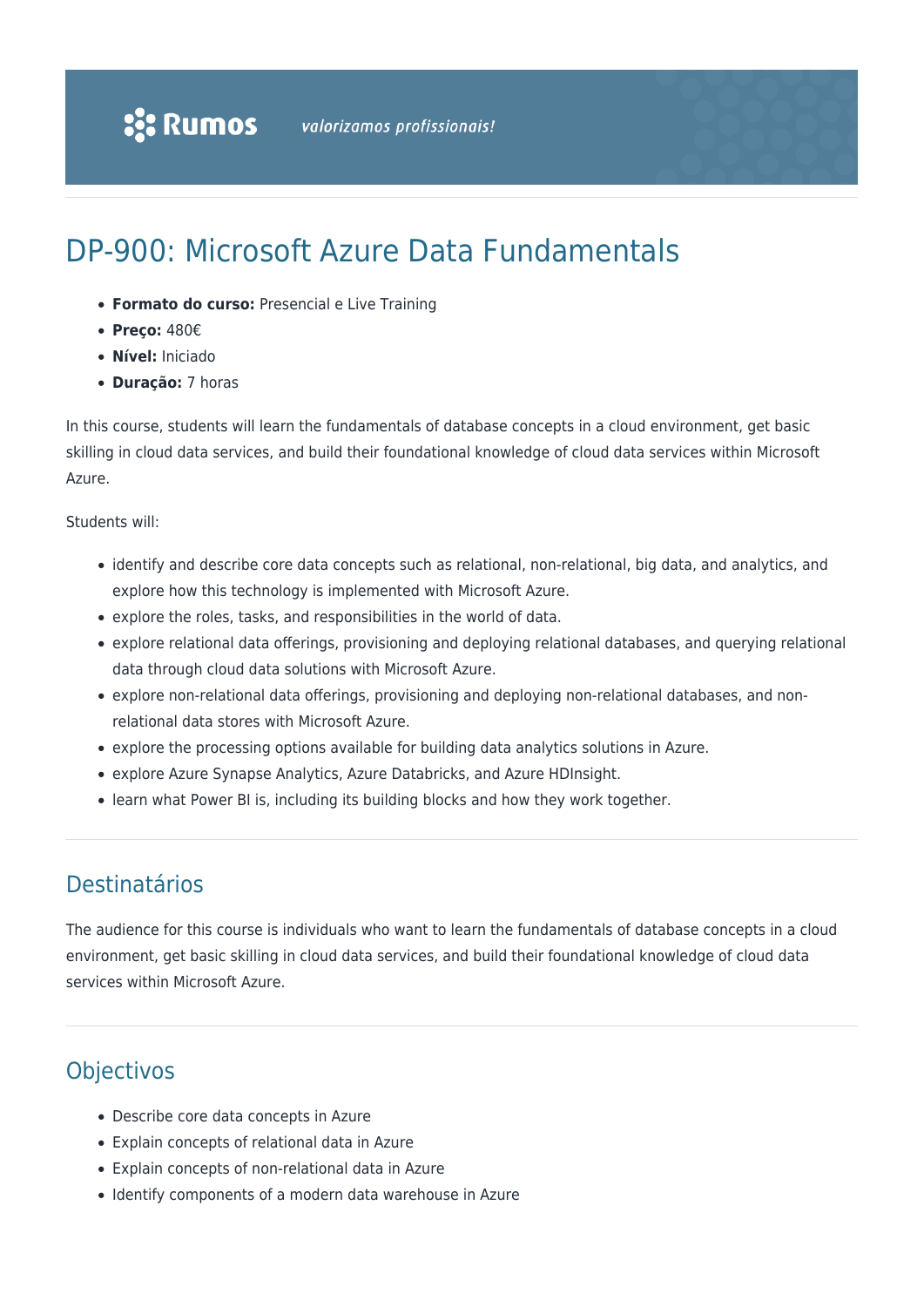# Programa

#### **Explore core data concepts**

Students will learn the fundamentals of database concepts in a cloud environment, get basic skilling in cloud data services, and build their foundational knowledge of cloud data services within Microsoft Azure. Students will identify and describe core data concepts such as relational, non-relational, big data, and analytics, and explore how this technology is implemented with Azure. Students will explore the roles, tasks, and responsibilities in the world of data.

#### Lessons

- Explore core data concepts
- Explore roles and responsiblities in the world of data
- Describe concepts of relational data
- Explore concepts of non-relational data
- Explore concepts of data analytics

After completing this module, students will be able to:

- Show foundational knowledge of cloud data services within Azure
- Identify and describe core data concepts such as relational, non-relational, big data, and analytics
- Explain how this technology is implemented with Azure

#### **Explore relational data in Azure**

Students will learn the fundamentals of database concepts in a cloud environment, get basic skilling in cloud data services, and build their foundational knowledge of cloud data services within Microsoft Azure. Students will explore relational data offerings, provisioning and deploying relational databases, and querying relational data through cloud data solutions with Azure.

#### Lessons

- Explore relational data offerings in Azure
- Explore provisioning and deploying relational database offerings in Azure
- Query relational data in Azure

After completing this module, students will be able to:

- Describe relational data offerings on Azure
- Explain provisioning and deploying relational databases on Azure
- Query relational data through cloud data solutions in Azure

#### **Explore non-relational data in Azure**

Students will learn the fundamentals of database concepts in a cloud environment, get basic skilling in cloud data services, and build their foundational knowledge of cloud data services within Azure. Students will explore non